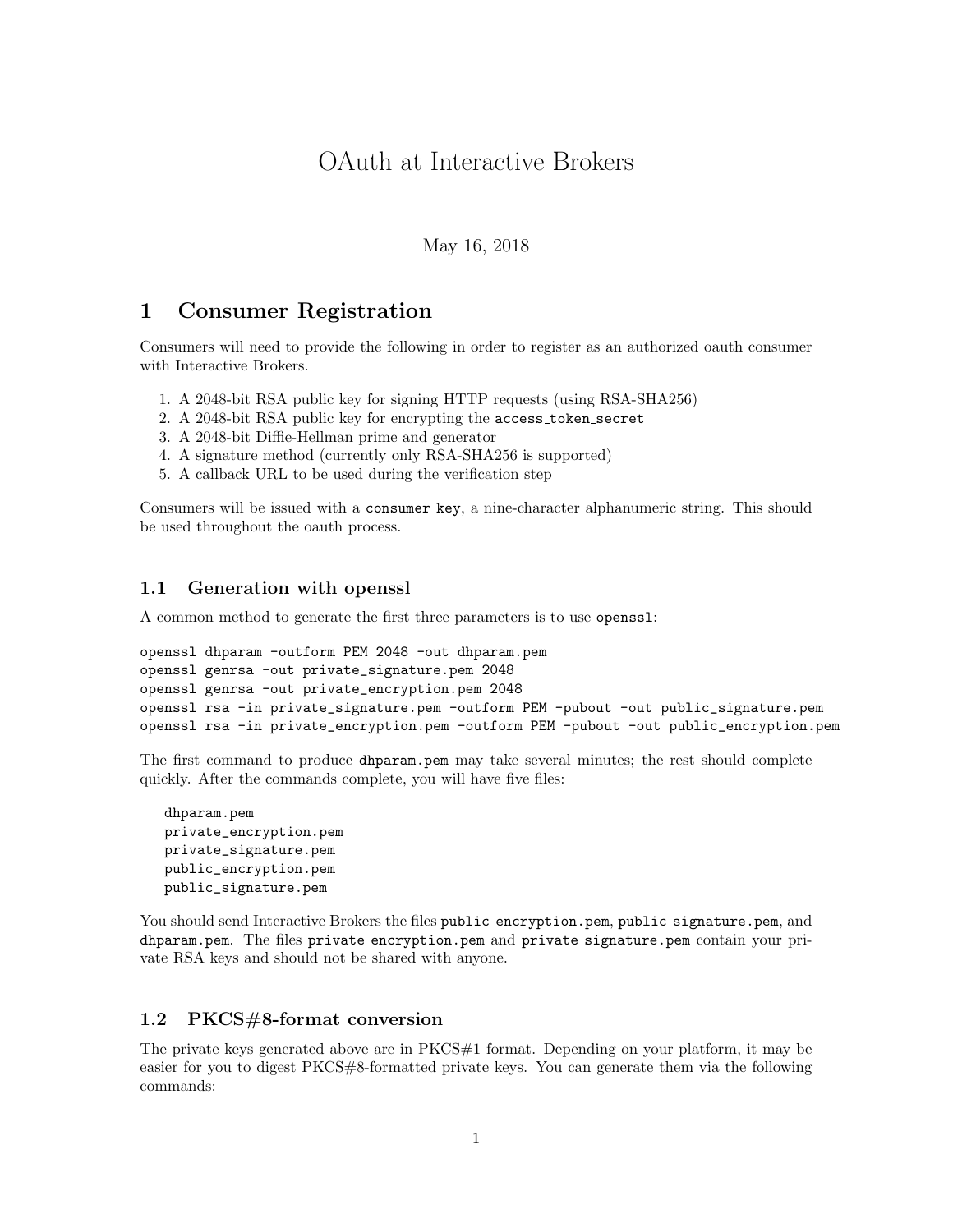```
openssl pkcs8 -topk8 -inform PEM -outform PEM -in private_encryption.pem -out \
  private_encryption.pk8 -nocrypt
openssl pkcs8 -topk8 -inform PEM -outform PEM -in private_signature.pem -out \
  private_signature.pk8 -nocrypt
```
Again, these private keys should not be shared with anyone.

### 1.3 Use with the example java client

If you are running the example java client and get an exception that looks like the following, you need to run the PKCS#8 conversion commands in §[1.2.](#page-0-0)

```
13:28:31.608 [main] DEBUG c.i.w.client.ThirdPartyConsumer - loading key from PEM file etc/consumer/private_encryption.pem
Exception in thread "main" java.security.spec.InvalidKeySpecException: java.security.InvalidKeyException: IOException : \
                                                                        DerInputStream.getLength(): lengthTag=111, too big.
                at sun.security.rsa.RSAKeyFactory.engineGeneratePrivate(RSAKeyFactory.java:217)
                at java.security.KeyFactory.generatePrivate(KeyFactory.java:372)
                at com.interactivebrokers.webtradingapi.client.utils.KeyUtils.loadPrivateKeyBase64(KeyUtils.java:82)
                at com.interactivebrokers.webtradingapi.client.utils.KeyUtils.loadPrivateKeyFromPEM(KeyUtils.java:86)
                at com.interactivebrokers.webtradingapi.client.ThirdPartyConsumer.readFromPEM(ThirdPartyConsumer.java:61)
                at com.interactivebrokers.webtradingapi.client.ThirdPartyConsumer.<init>(ThirdPartyConsumer.java:51)
                at com.interactivebrokers.webtradingapi.client.ConsumerStart.main(ConsumerStart.java:64)
Caused by: java.security.InvalidKeyException: IOException : DerInputStream.getLength(): lengthTag=111, too big.
                at sun.security.pkcs.PKCS8Key.decode(PKCS8Key.java:351)
                at sun.security.pkcs.PKCS8Key.decode(PKCS8Key.java:356)
                at sun.security.rsa.RSAPrivateCrtKeyImpl.<init>(RSAPrivateCrtKeyImpl.java:91)
                at sun.security.rsa.RSAPrivateCrtKeyImpl.newKey(RSAPrivateCrtKeyImpl.java:75)
                at sun.security.rsa.RSAKeyFactory.generatePrivate(RSAKeyFactory.java:316)
                at sun.security.rsa.RSAKeyFactory.engineGeneratePrivate(RSAKeyFactory.java:213)
                ... 6 more
```
# 2 Authorization Flow Summary

The goal of the authorization flow is to establish automatically-expiring live session tokens without requiring user re-authorization and without expensive RSA encryption/decryption steps to establish this token. These tokens will then be used to sign subsequent requests (e.g. to place orders) using an HMAC variant.

Toward this goal, two pieces of data will be established between Interactive Brokers and the consumer.

- 1. An access token secret (obtained once per user)
- 2. A Diffie-Hellman shared secret (obtained once per session/day)

The first will be encrypted and transmitted as part of the oauth flow in step 6.3.2 of [the oauth 1.0a](http://oauth.net/core/1.0a) [spec](http://oauth.net/core/1.0a) (hereafter "the oauth spec"). Please note that this secret will not be used to sign requests as in section 7 and 9.4.1 of the oauth spec. Instead it will be used by both the consumer and Interactive Brokers in conjunction with the Diffie-Hellman secret produced in §[5.3](#page-3-0) to compute a "live session token". This live session token will then be used to sign subsequent requests.

# 3 Messaging format

The only content types supported are application/w-www-form-urlencoded and application/json.

The oauth spec specifies three possible formats for the oauth protocol parameters; Authorization headers, POST request bodies, or as part of the URL. We will use the first method, Authorization headers.

Responses will be in JSON format.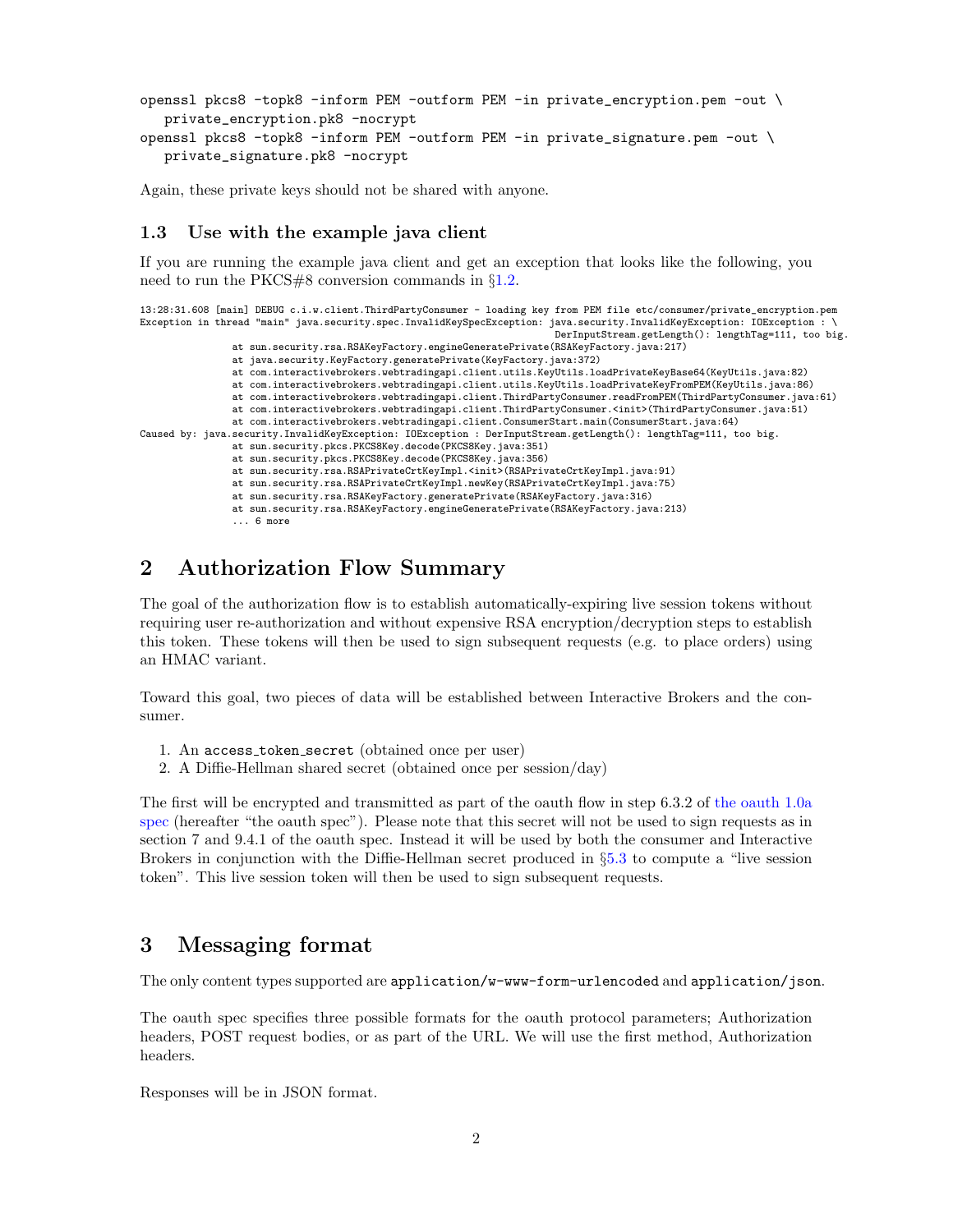# 4 Establishment of access token secret

We will follow the oauth spec, utilizing the signature method specified during registration.

# 4.1 Request Token (oauth 6.1)

Request tokens may be obtained by POSTing to the /oauth/request token endpoint with parameters outlined in section 6.1.1 of the oauth spec.

The oauth callback parameter MUST be set to 'oob'. The callback established as part of the registration procedure in §[1](#page-0-1) will be supplied to the user during the authentication stage.

Note that we will not return an oauth token secret in this step as we are using RSA signatures rather than PLAINTEXT authentication.

## 4.2 User Authorization (oauth 6.2)

After the consumer obtains a request token, the user should be directed to the /authorize endpoint. The oauth\_token in section 6.2.1 is a REQUIRED parameter of this request.

Upon successful authorization, the user will be directed to the callback specified during registration together with the token and verification code in the query string. If authorization is cancelled by the user, they will be redirected to the callback url with no token or verification code specified.

An optional parameter redirect uri may be specified. If present, the path from the callback url specified in  $\S1$  $\S1$  is replaced with the value from the parameter.

For example if the registered callback is https://www.example.com:1234/registration/oauth/v1, and the consumer directs the user to /authorize?oauth\_token=12af&redirect\_uri=/oauth/v2beta, then after authorization is complete, the user will be directed to

https://www.example.com:1234/oauth/v2beta?oauth token=...&oauth verifier=...

## <span id="page-2-0"></span>4.3 Access Token (oauth 6.3)

Upon successful receipt of the verification code, the consumer should access the /oauth/access token endpoint using the parameters from section 6.3.1.

A successful request will result in a response with the following parameters:

- is paper
- $\bullet$  oauth\_token
- oauth token secret

The value of oauth token secret is the base64-encoded ciphertext of access token secret mentioned above. It will be enciphered using the public key in step (2) of the registration section §[1.](#page-0-1)

The value of is paper is a boolean indicating whether the user authorized a live trading account (is paper=false) or a paper trading account (is paper=true).

Please note that this access token secret should never be transmitted to anyone, including Interactive Brokers. We suggest that this token be stored as ciphertext in the consumer's database and be decrypted as needed.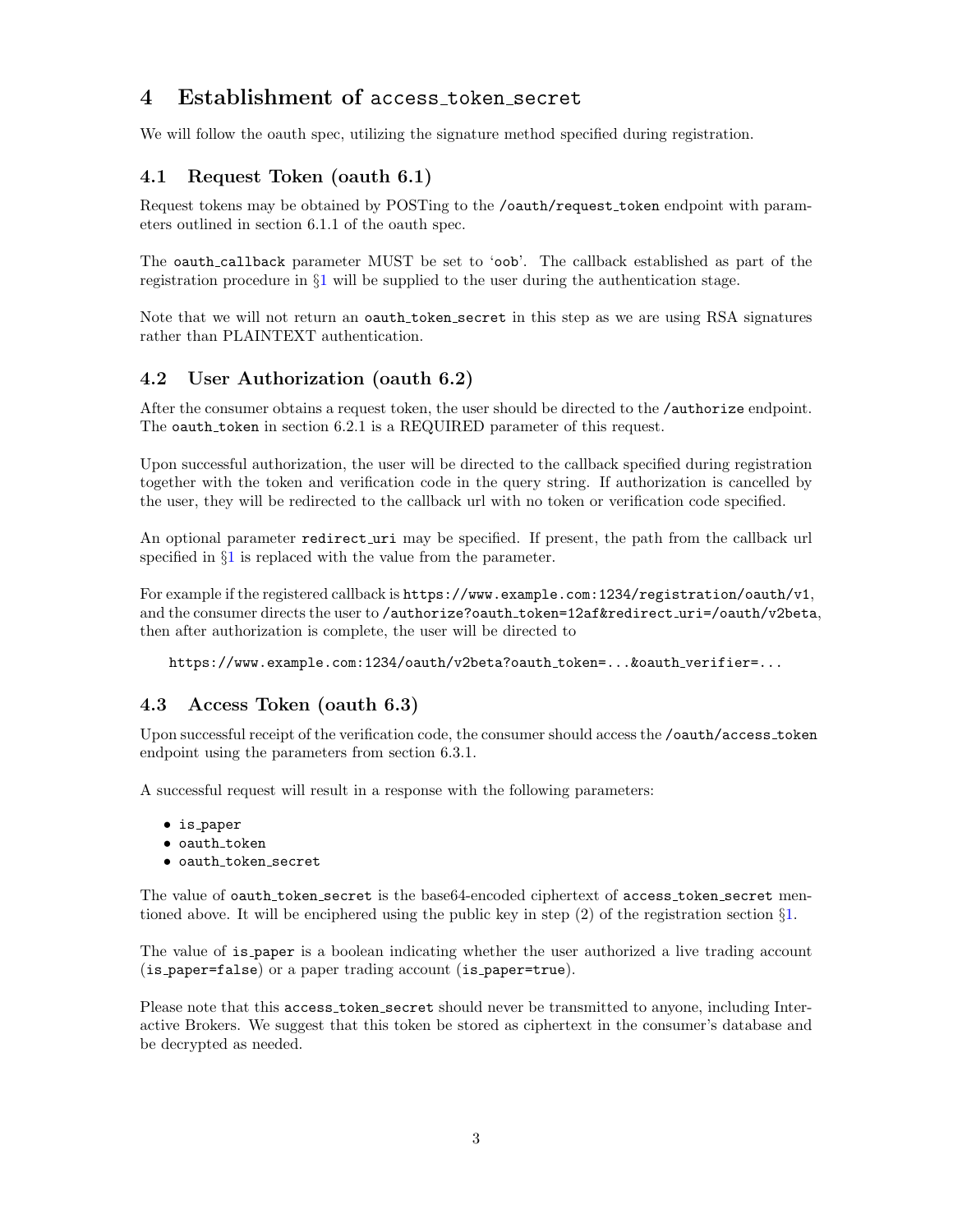# 5 Establishment of a live session token

This step, which is not defined in oauth, establishes a shared secret that will be used to sign requests to access protected resources. The creation of such a key allows us to forego expensive RSA signing/validation of messages used to access protected resources.

Once an access token secret is obtained, it may be used to obtain a live session token by POSTing to the /oauth/live session token endpoint. The request should be signed as for steps 6.1-6.3, using the same key and with the slight variation of prepending the access token secret to the request before computing the signature.

Since RSA signatures require octet strings, we must be explicit about the concatenation method. The deciphered access token secret is simply a sequence of bytes. This should be converted to a hex representation and concatenated with the signature base string as UTF-8 text. The concatenated UTF-8 string should then be converted into bytes using UTF-8 encoding.

# 5.1 Request Fields

These fields must be included in the HTTP POST request.

- oauth signature
- oauth signature method
- oauth\_timestamp
- $\bullet$  oauth\_token
- oauth nonce
- diffie hellman challenge

## 5.2 Response Fields

These fields will be included in the response.

- diffie hellman response
- live session token signature

## <span id="page-3-0"></span>5.3 Diffie-Hellman challenge/response

The consumer will select an integer a and compute  $A = g^a$  mod p where g and p are the generator and prime from the registration step. The integer A should be sent in hex representation in the diffie hellman challenge field of the request. After validating the request, Interactive Brokers will select an integer b and compute  $B = g^b$  mod p, which will be encoded in hex format in the response field diffie hellman response.

Our shared secret is then  $K = A^b$  mod  $p = B^a$  mod p. The live session token is then computed as

live\_session\_token = HMAC\_SHA1(K, access\_token\_secret).

We will then compute HMAC\_SHA1(live\_session\_token, consumer\_key) and transmit it in the response as the live\_session\_token\_signature parameter. This will allow the consumer to verify the correct calculation of live\_session\_token.

# 6 Accessing protected resources

A live session token remains valid for 24 hours after its creation. All subsequent requests should signed using the live session token as the key in an HMAC scheme. The particulars of the request format and signing (e.g. via Json Web Tokens, oauth-style signature base strings, etc.) are specific to the protected resource itself.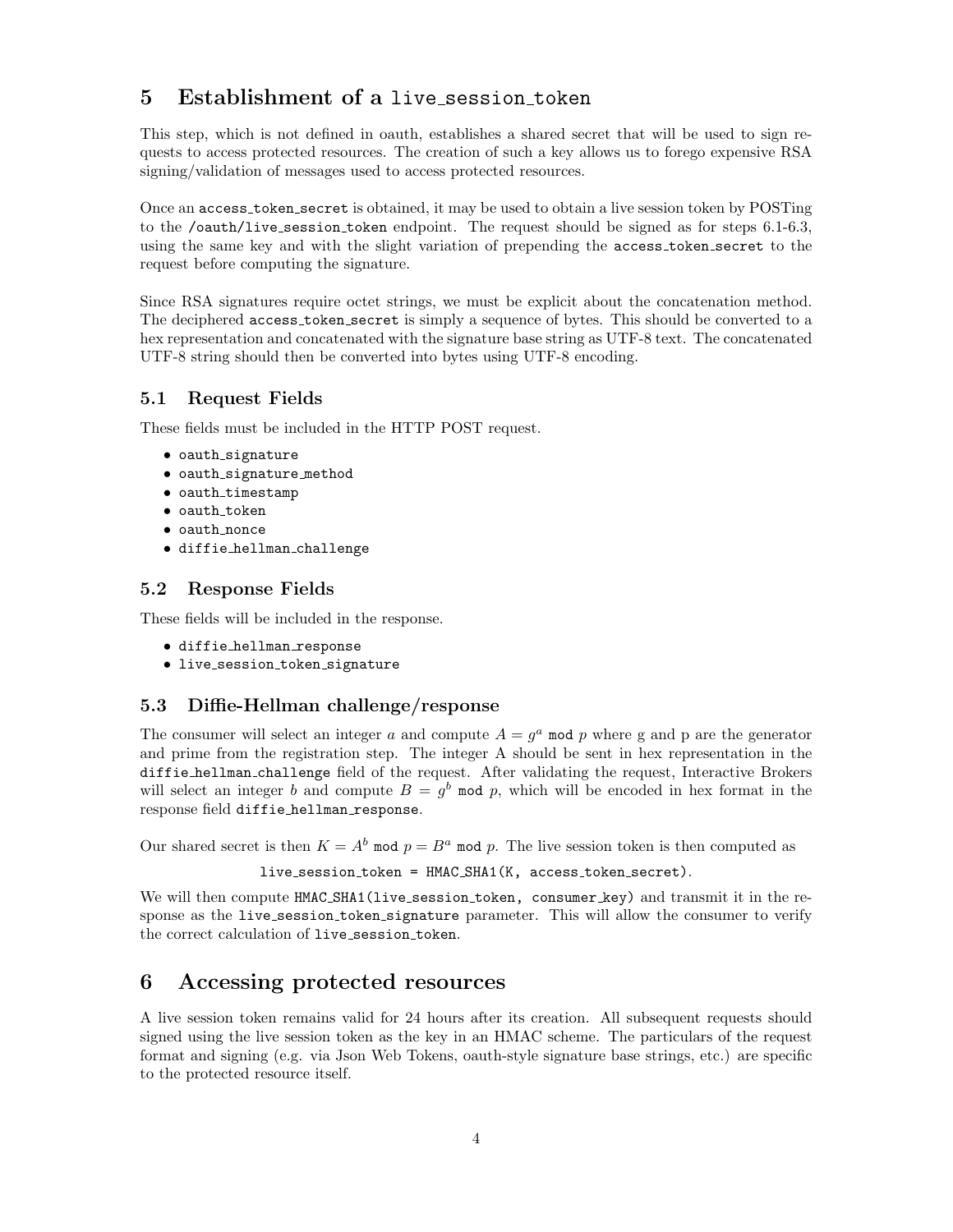## 6.1 OAuth HMAC SHA256 signatures

Currently the only supported method for request signing is OAuth-style HMAC SHA256 signatures. We require the Authorization header to be present and the first token of that header to be OAuth followed by the required by §7 of the oauth spec.

To summarize the requirements in that section, the following components of the Authorization header are required

- OAuth
- oauth\_consumer\_key
- oauth nonce
- $\bullet$  oauth\_token
- oauth signature
- oauth signature method
- oauth\_timestamp
- realm

The oauth\_signature\_method must be HMAC\_SHA256, and oauth\_token is the access token obtained in §[4.3.](#page-2-0) For POST and PUT requests, the Content-Type header must be www-form-urlencoded and the body must match that type. The signature base string is constructed exactly as in the oauth spec §9. Please note that the sorting of parameters is lexicographic and case-sensitive. The signature base string is signed using the live session token as the key in the HMAC SHA256:

HMAC SHA256(Live Session Token, Signature Base String).

See §[7.6](#page-9-0) for an explicit example.

# <span id="page-4-0"></span>7 Example

## 7.1 Registration

The consumer registers with Interactive Brokers, supplying Interactive Brokers with two pairs of 2048-bit RSA keys, a signature method, and a Diffie-Hellman prime and group as in §[1.](#page-0-1) See §[8](#page-11-0) for the examples used in this section. The consumer specifies RSA-SHA256 as the encryption method, and supplies https://www.example.com/callback as the callback. The consumer is then issued with a consumer key:

#### $\text{cosumer\_key} = \text{TESTCONS}.$

In this example, we have utilized a proxy on localhost:12345 to make explicit the Host header and signature base string construction.

## 7.2 Obtaining a request token

The consumer makes a POST request through the proxy to

```
https://www.interactivebrokers.com/tradingapi/v1/oauth/request token
```
(the  $\Diamond$  character indicates line continuation in the following).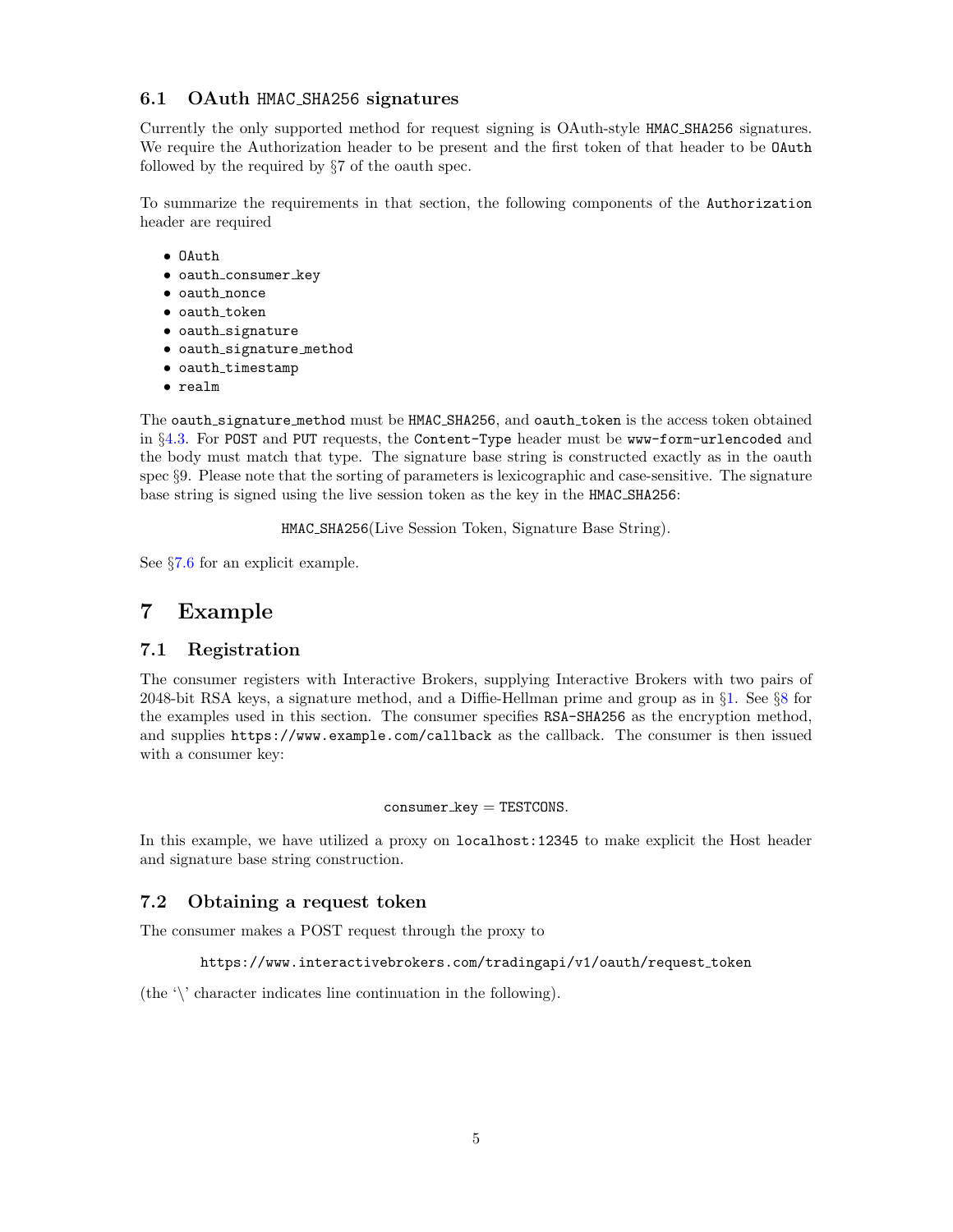#### 7.2.1 HTTP request

```
POST /tradingapi/v1/oauth/request_token HTTP/1.1
Authorization: OAuth oauth_callback="oob", \
    oauth_consumer_key="TESTCONS", \
    oauth_nonce="fcbc9c08d69ac269f7f1", \
    oauth_signature="nHp...AA%3D%3D", \
    oauth_signature_method="RSA-SHA256", \
    oauth_timestamp="1473793701", \
   realm="test_realm"
Content-Length: 0
Host: localhost:12345
Connection: Keep-Alive
User-Agent: Apache-HttpClient/4.5.1 (Java/1.8.0_102)
Accept-Encoding: gzip,deflate
```
### 7.2.2 Signature Base String

The signature base string for this request is

POST&http%3A%2F%2Flocalhost%3A12345%2Ftradingapi%2Fv1%2Foauth%2Frequest token&oaut h callback%3Doob%26oauth consumer key%3DTESTCONS%26oauth nonce%3Dfcbc9c08d69ac269f7 f1%26oauth signature method%3DRSA-SHA256%26oauth timestamp%3D1473793701

#### 7.2.3 Signature

The full signature is

nHpiG+/oGBtXtQPYOEc1PJKVUYCgFzbbUyQ1slb5GtvRVp+nfOKlm4eXt7P4DhNecsrg5gEc/AWHD+L7sn XFmOWlj6c1XjcSCj1r8ERWHg/f8U43PwLkVHCarwgh3cVcH0KGioPpShefNcVvriAUxfBiScWKiB/1zmI1 cs9yBHqoJS6pv4KlAGeLj3eXLmYphZGgJzLMLyj6X4UIT1RftHLKbqwmgfVMoBuDm5EDJDokN2VowepIMn kQBjiUJGWklUcgD8Jq9VHAgzTfdMsX33Nnfia+Z4ZcdJLUn2uUlNJX3FtWJeY02OImvXoQOZNXN6hiUH7q 158Z/LOqWDyUAA==

### 7.2.4 HTTP Response

```
HTTP/1.1 200 OK
Content-Type: application/json; charset=utf-8
Content-Length: 38
x-response-time: 79ms
```
{"oauth\_token":"25ebcc75204da80b73f4"}

## 7.3 Access Token

We assume that the user has logged in and obtained a verification code 61c107d4cf34ac6d9f2b for the request token 25ebcc75204da80b73f4.

#### 7.3.1 HTTP request

```
POST /tradingapi/v1/oauth/access_token HTTP/1.1
Authorization: OAuth oauth_consumer_key="TESTCONS", \
    oauth_nonce="afd6f94d3784db186f0e", \
    oauth_signature="YbO1...rWBA%3D%3D", \
```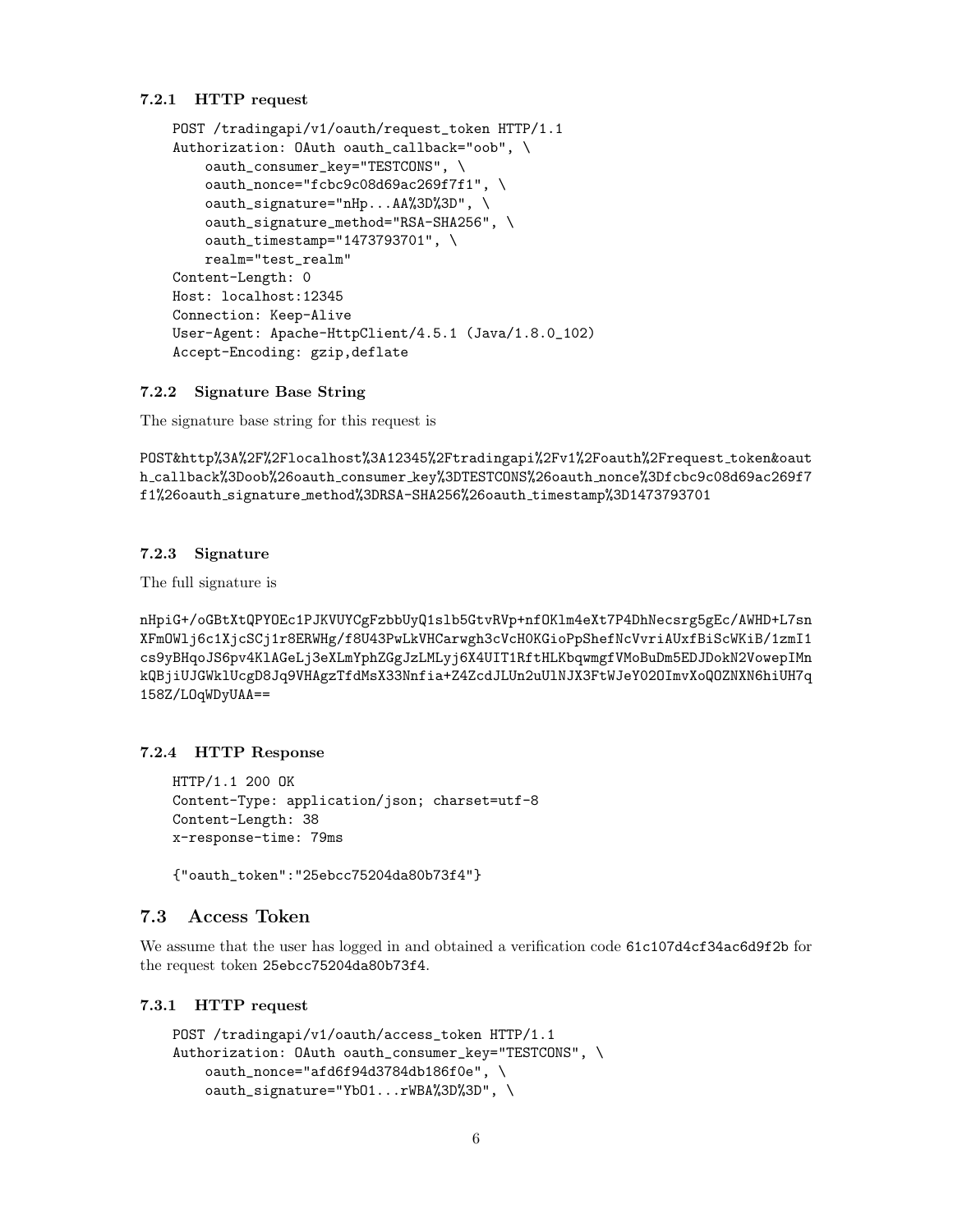```
oauth_signature_method="RSA-SHA256", \
    oauth_timestamp="1473793702", \
    oauth_token="25ebcc75204da80b73f4", \
    oauth_verifier="61c107d4cf34ac6d9f2b"
Content-Length: 0
Host: localhost:12345
Connection: Keep-Alive
User-Agent: Apache-HttpClient/4.5.1 (Java/1.8.0_102)
Accept-Encoding: gzip,deflate
```
#### 7.3.2 Signature Base String

The signature base string for this request is

POST&http%3A%2F%2Flocalhost%3A12345%2Ftradingapi%2Fv1%2Foauth%2Faccess token&oauth consumer key%3DTESTCONS%26oauth nonce%3Dafd6f94d3784db186f0e%26oauth signature meth od%3DRSA-SHA256%26oauth timestamp%3D1473793702%26oauth token%3D25ebcc75204da80b73f4 %26oauth verifier%3D61c107d4cf34ac6d9f2b

## 7.3.3 Signature

The full signature is

YbO1qrhY8HvK7+wUg7q8pxyBv4IeqcCqvZkES+XrCGvP77KZP7D+7iovvLjnyyOMlzuNpqNtZEVmDzN/9O GYwEAZWAhTMESlqB9+kmrBpg51/vIhlFUiZBvjLcqNyH49aKpbJvlCliSs3eHi9GWoHdEb1jDzu01UK3vs iFrSLfYTVc7xqviq3Ml5TBgwb8Ccxk28PFYRu4W9NSlez9J/jBkkwTwEpmeIn6RT1zTypXv5gyVCzeJdgJ g1U4LzHIa26w+Tli0EmqKPLdwWwW57wQaOzegBeKqWmwrqbmDzbXoFz7FiXl4NXgcGXwB/yWjMgChhE0Vj iBgfk3W1zTrWBA==

7.3.4 HTTP Response

```
HTTP/1.1 200 OK
Content-Type: application/json; charset=utf-8
Content-Length: 422
x-response-time: 42ms
{"is_paper":true,\
```
"oauth\_token":"6f531f8fd316915af53f",\ "oauth\_token\_secret":"MtUT...GJA=="}

The full secret is

MtUTi9TxkzPUTS4UTMb64ALEIK4tAsrXg/fsUuyc6WmEj5lV5oHXRGGpc3zpNkRIDHeCm+iwQuvuDl7mxi LZihHDpIF4huU7flWloyTKN4JObe5TBKnzm2FQpOSUqrzho87dVSD1N1CDhHiV4suE3E1lMayYQKYsAOsI JcnI63ZZeIc0UyBtEE4cUhwgmgAE5Ag2atZx4CRk5mqFgxd1ayRQiHc+v+r+B9DCK8vLe9uT5KPbHDEN35 XVt3RRiyUxtQQFc9qaYfJvY/ZCXqnp7DSUrUAOJKNy0frn7SRG3ME/HmhAZC/Q79Pr9qSGSjJIbFBlUQYG GhsNpkdDIjcGJA==

This secret is encrypted using the public key in §[8.2](#page-12-0) and can be decrypted using the private key in §[8.3](#page-12-1) to obtain the access token secret

R2bzBq10CLvaoZUM9PM3EBVV0PpCq5BIceL+V+NlsnI=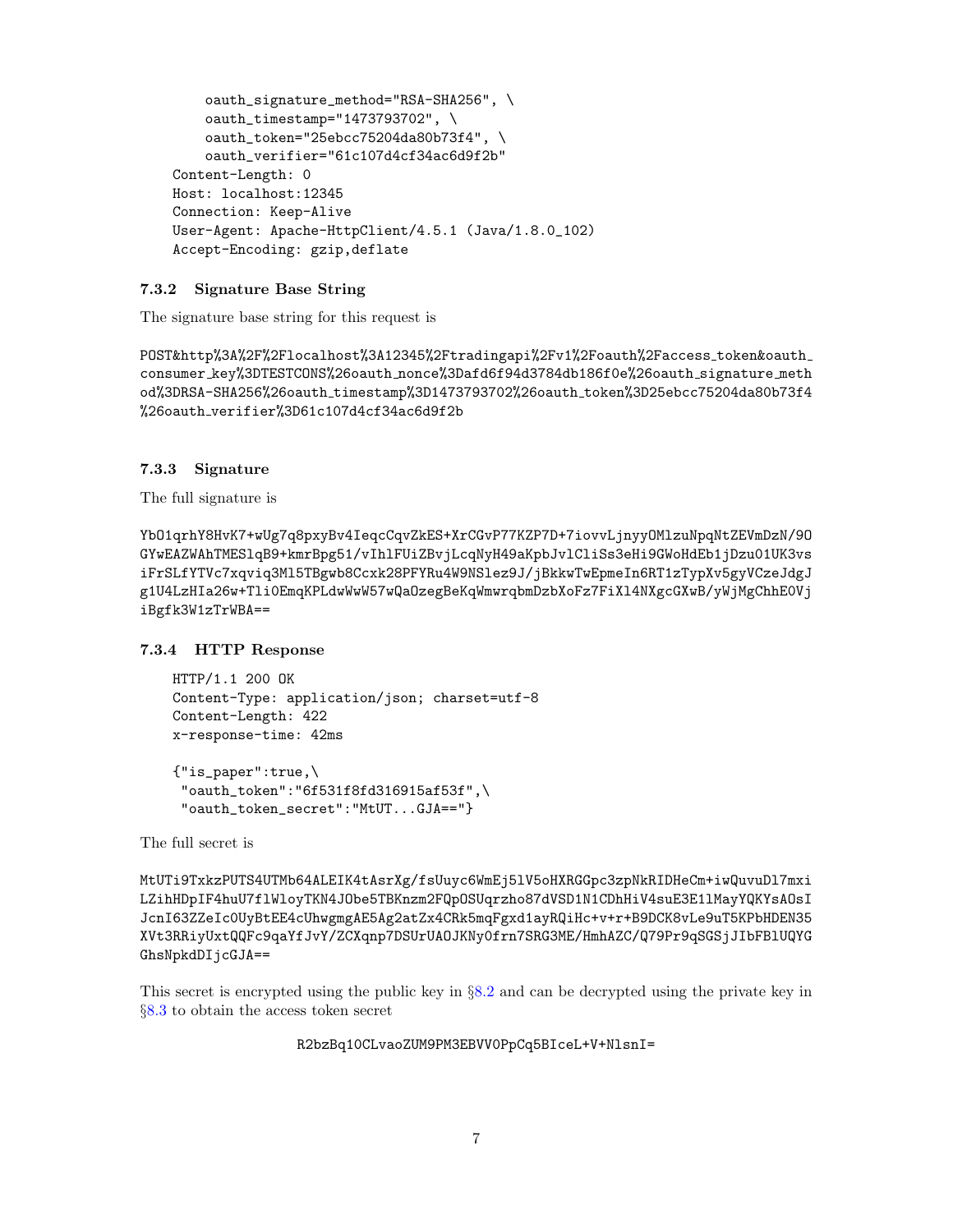# 7.4 Establishment of a Live Session Token

The consumer chooses an integer

```
a = 1435329019564828319111943272230435123117133842132517761382825 (1)
```

```
and compute A = g^a mod p, the full hex representation of which is
```
adcc3e6d1a297418336fd90f41f0b1a1d9b025b35725f6803d6b13309bc3d0fcfdaeff17306bcafa5d 0e91a66ad540254cacae28550e30145df9d7a3847bb7774b6c53a6f1e5c1aaed51fffb17807c8e2083 d93ede25801b41a83dd9fcce5b3f8cff4200dff23ebf907c6eab820a35fc32133eb09c653d7ceebbad f14715a3c191a37a442d1063232ddbc7fbc1be855d62b7383e134175e33c19b9118d6e3213e5996641 87319b39960efc5eb7e9f0e891d3bc71fd7e0f13f0330c0edf8f67007e5bf327219569298bea3ebde9 c772c2b9461f484ed956e888c7c545f11a05c02812ef07ea026d0bd69a0b2fe60d7c106e059515a088 780ebd1143b0765bebb

The value of A is then encoded the 'diffie hellman challenge' field of the request.

## 7.4.1 HTTP request

```
POST /tradingapi/v1/oauth/live_session_token HTTP/1.1
Authorization: OAuth diffie_hellman_challenge="adcc...bebb", \setminusoauth_consumer_key="TESTCONS", \
    oauth_nonce="36f7d85e418f8bfe8561", \
    oauth_signature="KzaCo...eBUw%3D%3D", \
    oauth_signature_method="RSA-SHA256", \
    oauth_timestamp="1473793702", \
    oauth_token="6f531f8fd316915af53f"
Content-Length: 0
Host: localhost:12345
Connection: Keep-Alive
User-Agent: Apache-HttpClient/4.5.1 (Java/1.8.0_102)
Accept-Encoding: gzip,deflate
```
## 7.4.2 Signature Base String

We prepend the secret R2bzBq10CLvaoZUM9PM3EBVV0PpCq5BIceL+V+NlsnI= in hex when constructing the signature base string.

4766f306ad7408bbdaa1950cf4f337101555d0fa42ab904871e2fe57e365b272POST&http%3A%2F%2F localhost%3A12345%2Ftradingapi%2Fv1%2Foauth%2Flive session token&diffie hellman cha llenge%3Dadcc3e6d1a297418336fd90f41f0b1a1d9b025b35725f6803d6b13309bc3d0fcfdaeff173 06bcafa5d0e91a66ad540254cacae28550e30145df9d7a3847bb7774b6c53a6f1e5c1aaed51fffb178 07c8e2083d93ede25801b41a83dd9fcce5b3f8cff4200dff23ebf907c6eab820a35fc32133eb09c653 d7ceebbadf14715a3c191a37a442d1063232ddbc7fbc1be855d62b7383e134175e33c19b9118d6e321 3e599664187319b39960efc5eb7e9f0e891d3bc71fd7e0f13f0330c0edf8f67007e5bf327219569298 bea3ebde9c772c2b9461f484ed956e888c7c545f11a05c02812ef07ea026d0bd69a0b2fe60d7c106e0 59515a088780ebd1143b0765bebb%26oauth consumer key%3DTESTCONS%26oauth nonce%3D36f7d8 5e418f8bfe8561%26oauth signature method%3DRSA-SHA256%26oauth timestamp%3D1473793702 %26oauth token%3D6f531f8fd316915af53f

## 7.4.3 Signature

The full signature is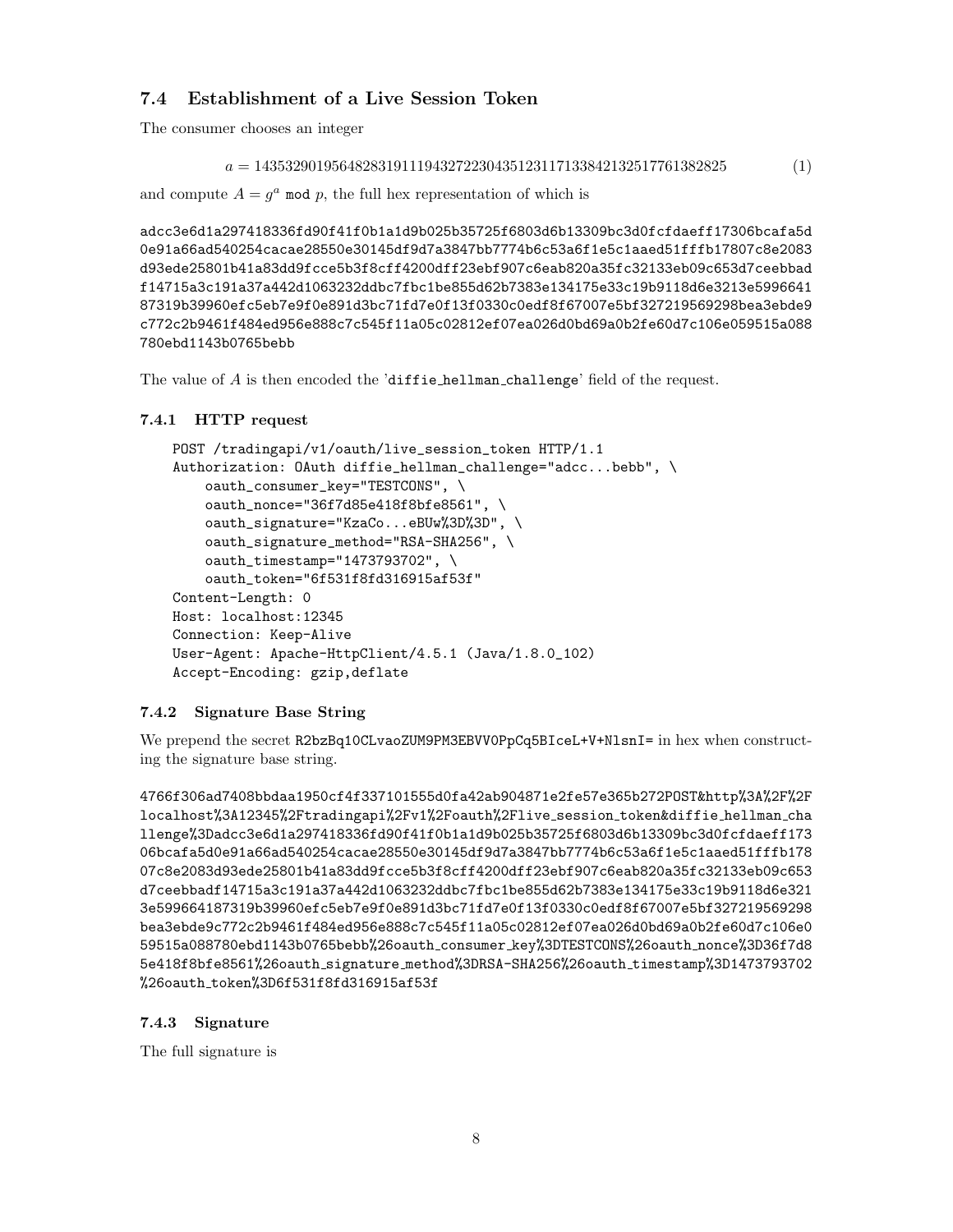KzaCo+vE5k1T3aor2/th/IhS1gj1b81cLTPVZYtsHsMYoyn0xY2f7Gkxnc9i1ZgeM5JFdh5qz32GhDlArb hHodSRxKEGPJ2BqOGlEBsL1RymJYY0sujoMg+uw06Ti7pg7h6OWdYi+yskRxbstD4O1Z4ZZXn6s/gBrO60 +V5ZQe7ENsgbg7pvHmzjREC4NSrWLA4MQIbJimzZJ04JChvrSRsTcopnRdj3OXg9ce2eGFgPW1cbCV4fNo Bg51M8BHOxGB10yux9usRBfh6UdzCaTHSbskhxIrUGLYc04SMh0KNE99dxww2w5vnyGPk2QnnPyRTcNBAM 5UjerB3CqFeBUw==

### <span id="page-8-0"></span>7.4.4 HTTP Response

```
HTTP/1.1 200 OK
Content-Type: application/json; charset=utf-8
Content-Length: 615
x-response-time: 77ms
```
{"diffie\_hellman\_response":"51...0e","live\_session\_token\_signature":"54...f4"}

Here, the full Diffie-Hellman response is

51a8175da12f6952e935756321e0d3589cbd7c2535413deafe67ea4395da94af3ac589ec99d0680cbf 29f475c56450fd66bc403080bedc8be1805408e461acd6ae0f00fbb3ee8e81927448edff8b011af0f7 2eeefb4d2bc1ae8099d1e62cb9d2963e84195c8dce1e43d0694d32be7651f108d9b973439da6690b8f 9409ffcba6f5e588e05611d161edb09464babd10fa84310d62551775745cacb5bb5071f179181eda83 aea6de7bdba997ed8820a52cf7c84d41605895bdddb44972f06726866cd30472a8f53c1d50ba4d92c7 9737a1f54ffba404b389ee8c14ed10821403476584137811acbfca733147db6b776af4261af7cf9ff3 224a3043ec705af760e

and the full live session token signature is 543c55477d6cbb0e792d1e4f8111cec7305ba3f4. The Diffie-Hellman integral value is referred to as B below.

### 7.4.5 Live Session Token Calculation

Using a from equation [\(1\)](#page-7-0), and B from  $\S 7.4.4$ ,

 $K = B^a \mod p$  $= 626246873...1995994781$ 

The full decimal representation of  $K$  is

6262468731191716683916525460981637432269697150114366475089957235034556054645865209 7727466193918128491278351377747537675165331206606577881303560193892583906396297713 0285681861128917558036055166314200723585833452614598893039983793075173417203185616 8887029288967531594210251515114214270648331076558038219524053473452048253881320127 1884787556741085253161782311759691397680487566604132871880546809466098442097571479 8594795590947008746401693222302341952432123212575873140979848617085540126903548680 6152769695999321982943785989707170257093535822989962797048573685671123477713856278 66241600484929153836364971579931995994781

 $K$  is converted to its big-endian byte representation and used to compute the live session token as:

LST = HMAC SHA1(K, secret) = YBWbLw+9RYP2nWrPQHxHZkBb1aM=

where secret is R2bzBq10CLvaoZUM9PM3EBVV0PpCq5BIceL+V+NlsnI=, the decrypted secret bytes.

One can use the live session token signature field to verify that the live session token has been correctly computed. One computes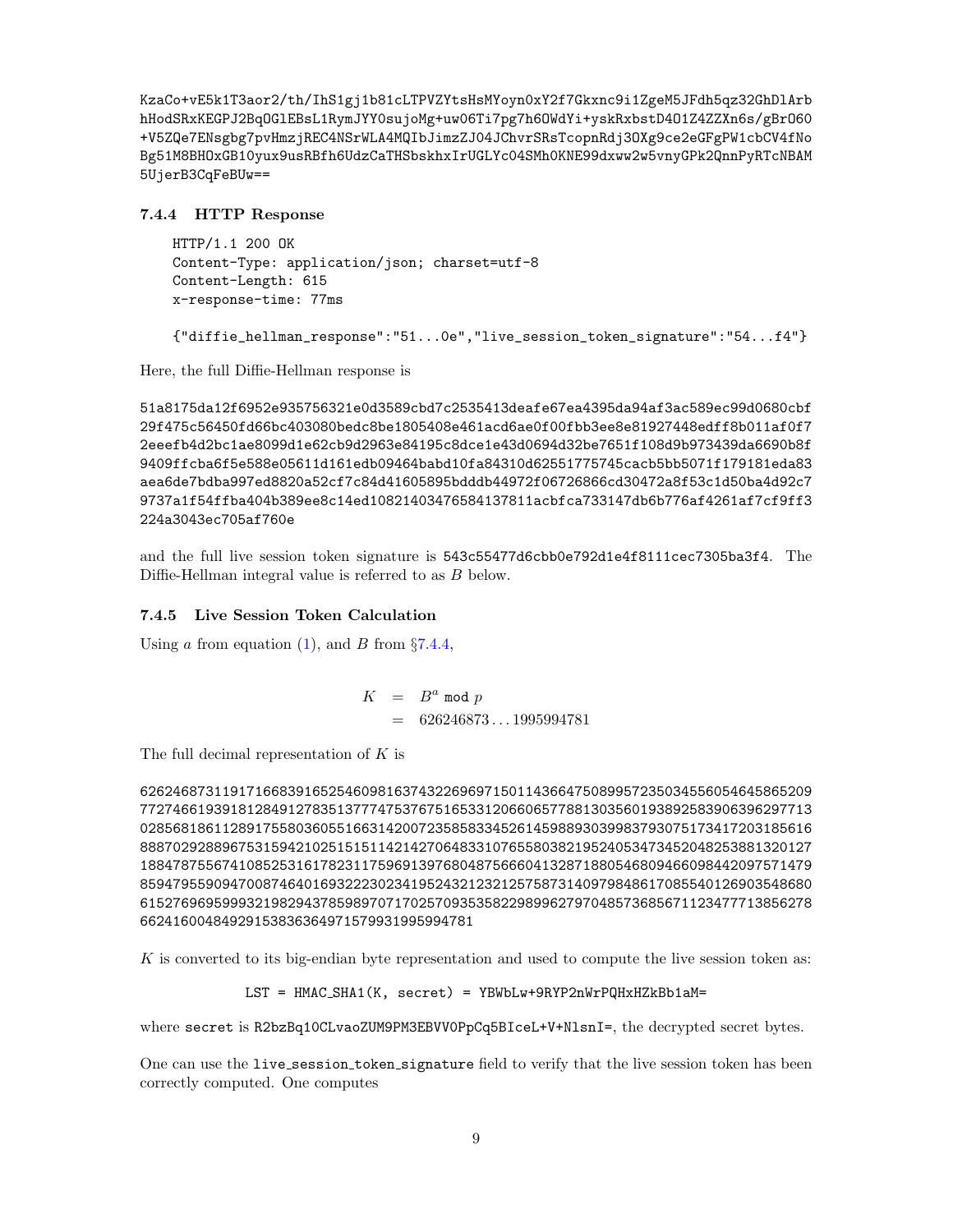HMAC SHA1(LST, consumer key bytes) = 543c55477d6cbb0e792d1e4f8111cec7305ba3f4.

Here, the signature is HEX encoded, and consumer key bytes is the UTF-8 decoded bytes of the string TESTCONS.

#### 7.5 Accessing Protected GET Resources

We give an example of accessing a protected resource that utilizes  $HMAC\_SHA256$  signatures with the live session token.

#### 7.5.1 HTTP Request

```
GET /tradingapi/v1/marketdata/snapshot?conid=8314 HTTP/1.1
Authorization: OAuth realm="test_realm",\
    oauth_consumer_key="TESTCONS",\
    oauth_signature="+BdI...v8%3D",\
    oauth_signature_method="HMAC-SHA256",\
    oauth_nonce="aecef17086308940e861",\
   oauth_timestamp="1473795686",\
    oauth_token="6f531f8fd316915af53f"
Host: localhost:12345
Connection: Keep-Alive
User-Agent: Apache-HttpClient/4.5.1 (Java/1.8.0_102)
Accept-Encoding: gzip,deflate
```
#### 7.5.2 Signature Base String

The signature base string is

GET&http%3A%2F%2Flocalhost%3A12345%2Ftradingapi%2Fv1%2Fmarketdata%2Fsnapshot&conid %3D8314%26oauth consumer key%3DTESTCONS%26oauth nonce%3Daecef17086308940e861%26oaut h signature method%3DHMAC-SHA256%26oauth timestamp%3D1473795686%26oauth token%3D6f5 31f8fd316915af53f

#### 7.5.3 Signature

The UTF-8 encoded bytes of the signature base string are signed as

HMAC SHA256(LST, SBS) = +BdIuZDNooYZAbO9RZUCTC5F/3HjFOb04Tu4crpi0v8=

#### 7.5.4 HTTP Response

HTTP/1.1 200 OK Content-Type: application/json; charset=utf-8 Content-Length: 146 x-response-time: 64ms

```
{"Closing":{"price":158.29},"Trade":{"price":155.76,"size":1,"time":1473795686},\
"Bid":{"price":155.74,"size":2},"Offer":{"price":155.76,"size":5}}
```
## <span id="page-9-0"></span>7.6 Accessing Protected POST Resources

Here we give an example of accessing a protected POST resource. Again we will utilize HMAC SHA256 signatures. Suppose that we have obtained a new live session token hsSvwnDjYhhMj3Ub2wKmMCCenMQ= and have visited the /accounts endpoint to discover that the access token 6f531f8fd316915af53f as an associated account DU216409.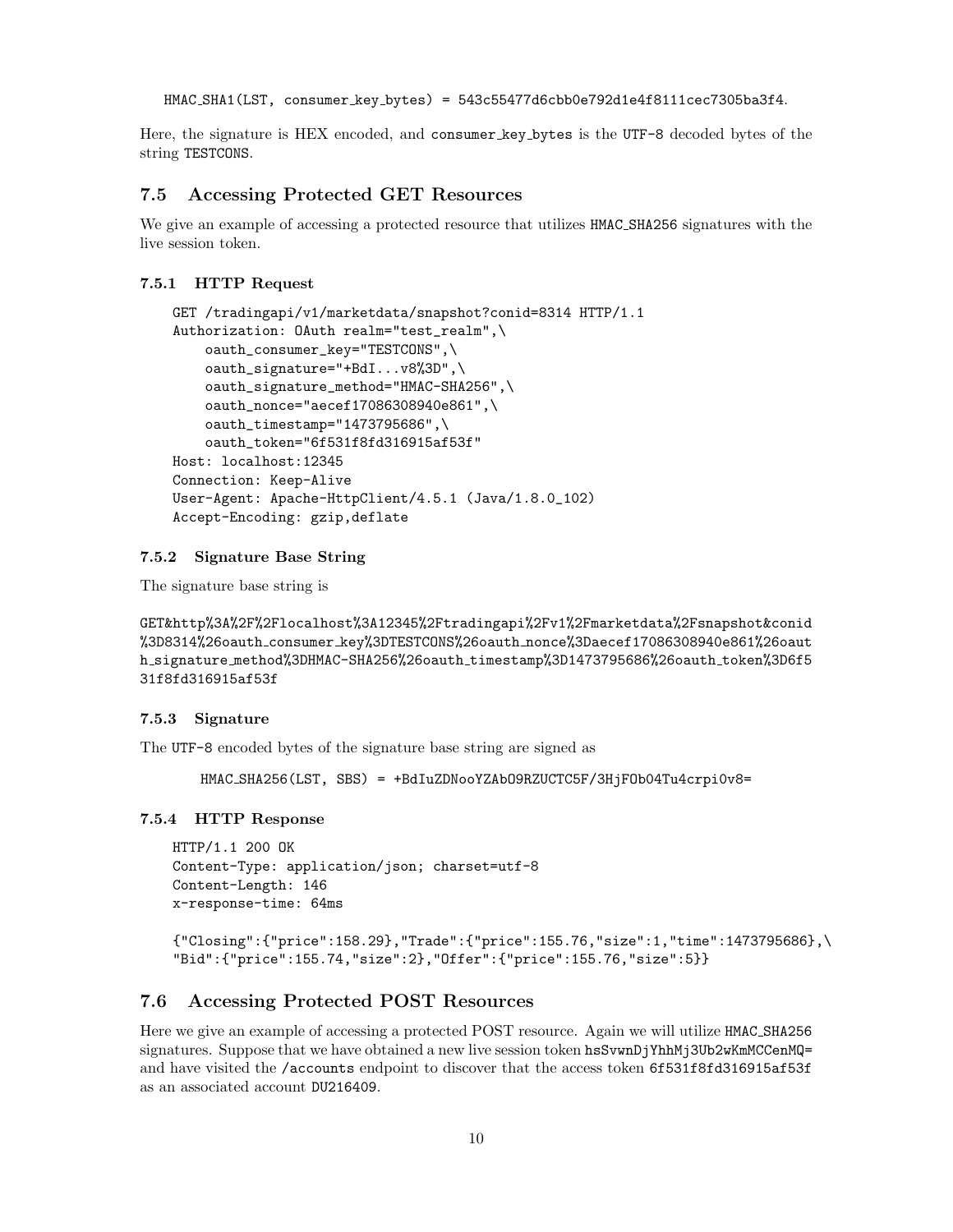#### 7.6.1 HTTP Request

```
POST /ptradingapi/v1/accounts/DU216409/order_impact HTTP/1.1
Authorization: OAuth oauth_consumer_key="TESTCONS",\
    oauth_nonce="fafd0982f8db1e34287c",\
    oauth_signature="PsRc%2F99DBX4AyZyWqHnUJrEhsf2tTn%2BUWg6gafI01us%3D",\
    oauth_signature_method="HMAC-SHA256",\
    oauth_timestamp="1475766474",\
    oauth_token="6f531f8fd316915af53f",\
   realm="test_realm"
Content-Length: 115
Content-Type: application/x-www-form-urlencoded; charset=ISO-8859-1
Host: localhost:12345
Connection: Keep-Alive
User-Agent: Apache-HttpClient/4.5.1 (Java/1.8.0_102)
Accept-Encoding: gzip,deflate
```

```
CustomerOrderId=ibm1&ContractId=8314&Exchange=SMART&\
Quantity=100&Price=100&OrderType=Limit&TimeInForce=DAY&Side=BUY
```
#### 7.6.2 Signature Base String

The signature base string is

POST&http%3A%2F%2Flocalhost%3A12345%2Fptradingapi%2Fv1%2Faccounts%2FDU216409%2Ford er impact&ContractId%3D8314%26CustomerOrderId%3Dibm1%26Exchange%3DSMART%26OrderTyp e%3DLimit%26Price%3D100%26Quantity%3D100%26Side%3DBUY%26TimeInForce%3DDAY%26oauth consumer key%3DTESTCONS%26oauth nonce%3Dfafd0982f8db1e34287c%26oauth signature meth od%3DHMAC-SHA256%26oauth timestamp%3D1475766474%26oauth token%3D6f531f8fd316915af53 f

#### 7.6.3 Signature

The UTF-8 encoded bytes of the signature base string are signed as

HMAC SHA256(LST, SBS) = PsRc/99DBX4AyZyWqHnUJrEhsf2tTn+UWg6gafI01us=

#### 7.6.4 HTTP Response

```
HTTP/1.1 200 OK
Content-Type: application/json; charset=utf-8
Content-Length: 259
x-response-time: 98ms
{"EquityWithLoan":9899985.0,\
 "EquityWithLoanBefore":9899985.0,\
 "InitMargin":14504.36,\
 "InitMarginBefore":10578.76,\
 "MaintMargin":14504.36,\
 "MaintMarginBefore":10578.76,\
 "MarginCurrency":"USD",\
 "MinCommissions":1.0,\
 "MaxCommissions":2.35,\
 "CommissionsCurrency":"USD"}
```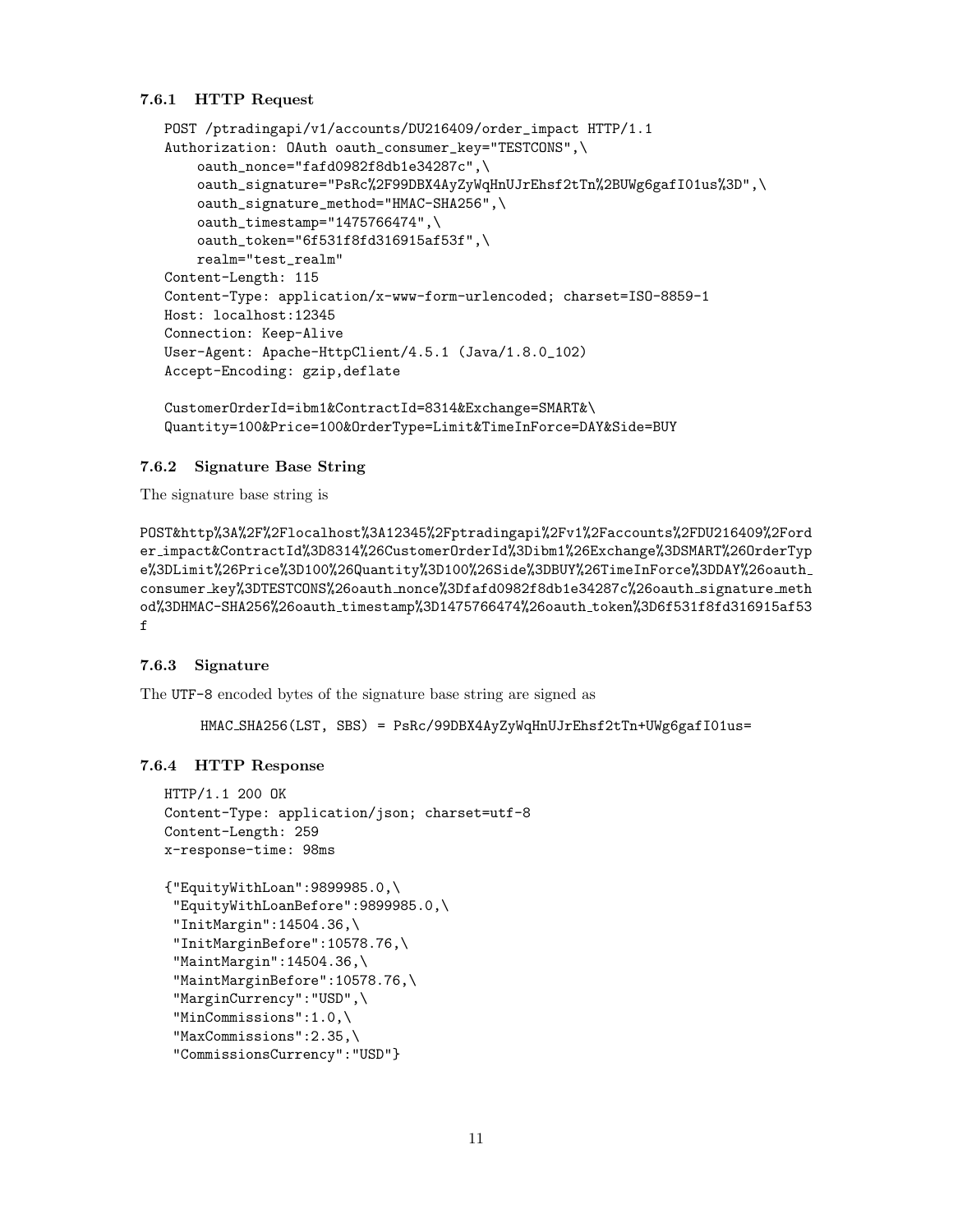# <span id="page-11-0"></span>8 Appendix

This section contains Base64-encoded values used in the example in §[7.](#page-4-0) Please note that the encrption keys below are in PKCS#8 format. You may obtain the corresponding public keys via openssl; the encryption public key is given explicition for verification purposes.

# 8.1 Signing Key

-----BEGIN PRIVATE KEY-----

MIIEvAIBADANBgkqhkiG9w0BAQEFAASCBKYwggSiAgEAAoIBAQDDgozsh3e7 rl59JI+OPYXJyc0Vlftmm45tTxXQ6PlzYsQifuOAwfK0bc2HPvMlVH/sxYEU GR6H4K3D9j//uFbm6dg1/4YFTg68tnoReUk6x/kz8gF/8WKB7cVysSQvhWPK +zGyDXq4w7J4XMpV9gSfeuIqkXchCwvkTVbysGB6C7jwySeiTRL/XhQfNj6i GnLos60Uz7IuY0zuvJGvJIdgLTnI61MCaz59DzXhk0ATyZR00hfgGvvjNxBN OUVvTh8wq18NWer207che8iYXF0kHTEO8jabWv9k/6Ol+NBW2YnKD3WcEcda /sii+CAH+YmXVcoOdtCj9oJKp96voUQrAgMBAAECggEAAYlOGDG8VCI7pdoa srBzE7HdRbUnA5hnVx6O+lRKWYjGJ8s9eG6NvLM8MTriaEGwu6iVqhXEcqbm Vqrht923+RqPU2VNpU8GuJ7qeKauV6Lop2rYbiv0bTb0HUGdGi5/KUIuEsse UsNe7Kk2AdTsFmC91D3OZNkUX9fnvgJ6z5qyc1SvZGbrUiJuOMzXFz7g0/YH 31H1mK72PIpFp5rha1djWzi0Pc99v06HwURIJAy/aB7aaB9oXWKf0xw94+PG yUUUbfFJ0n3mgx7PQcOEaebu0JsGLBb28AUbughjjD9A9qcIjJUbdwWq6MYY 1JZfvymVuEurAaCLozdEWb0f2QKBgQDyaAdzlZL1SCNv9Jg+sBm8u1fkH1pR WtZ6iQZLE46H6nwvOL4ZMm2Va/6SK6Jn7vikLHrXhizOanJuvgKjgYKiAknj X8NGgTfObgh8X92xGch6m9irLLJoPHSBfAegr1Aro/z8rJuqdcBzyiHz7xof ZZkr/B1WLE96A/g9tVxTLQKBgQDOeUeOuY8B2iYVY0EZQQ4Yriyk/n1fgz3T JFc8OuKJiir6WnYRSueC5DBsI0ghDQLq4VCG8yAkIUk/w98lGDaGGw+c+Mn1 mAvAbTN7p/Rkv5h1EEJqkWL8EyVbQj3yMlKVXz0fJ05ShD7c1FwV4pasiY5y Yy6UK1Lkmr3DRhZrtwKBgAm9Jjd9lebm3A2ebRNvrckIWdKfc9h65s0LfkY7 5ekOAalABVsrzH1JVnP27tJwJmsqIlFQYbJ1Ul2ioqaBCIeLwf4xlb3aaSyQ /SRKEbUQzR4n7r+Jzy0i6KdfHUtWX8kxEHPyV1q02mOMhmqve4QxZ8L9oQwa QaMsT6fjBm+NAoGAY4LsTAt+syPSqwg1Pdiu1JJNjg/hmQEF8RdYu/ydZjCj WhnzQY5aWilkdRnkD5nXyCBj0UaoPQGV7heXGqe6z5OHSN5XZ/ip4UpAP97I 2S3GatU1TWtYy6jmnj8k3/AFAVzvdm5ZP0fhjEkFQL7+Y5XAg7ztnBftUaSK xOyora0CgYACDDuIJjJ7Xym49iIzJcs+w4KSLpDdvXt5yVuJoOhMeLgsA0JQ dqUbBrEo6tTzdDMeUWuEwqfC4la5myQojkzyjZSFrnhk9ecBYxNwoDPDVL7/ sviL3SEWu87gRfyIW9AtUZgr2iibyL9KXNcRc5D1kaiQj1DbJ5XOsRycWvhh  $XQ ==$ 

-----END PRIVATE KEY-----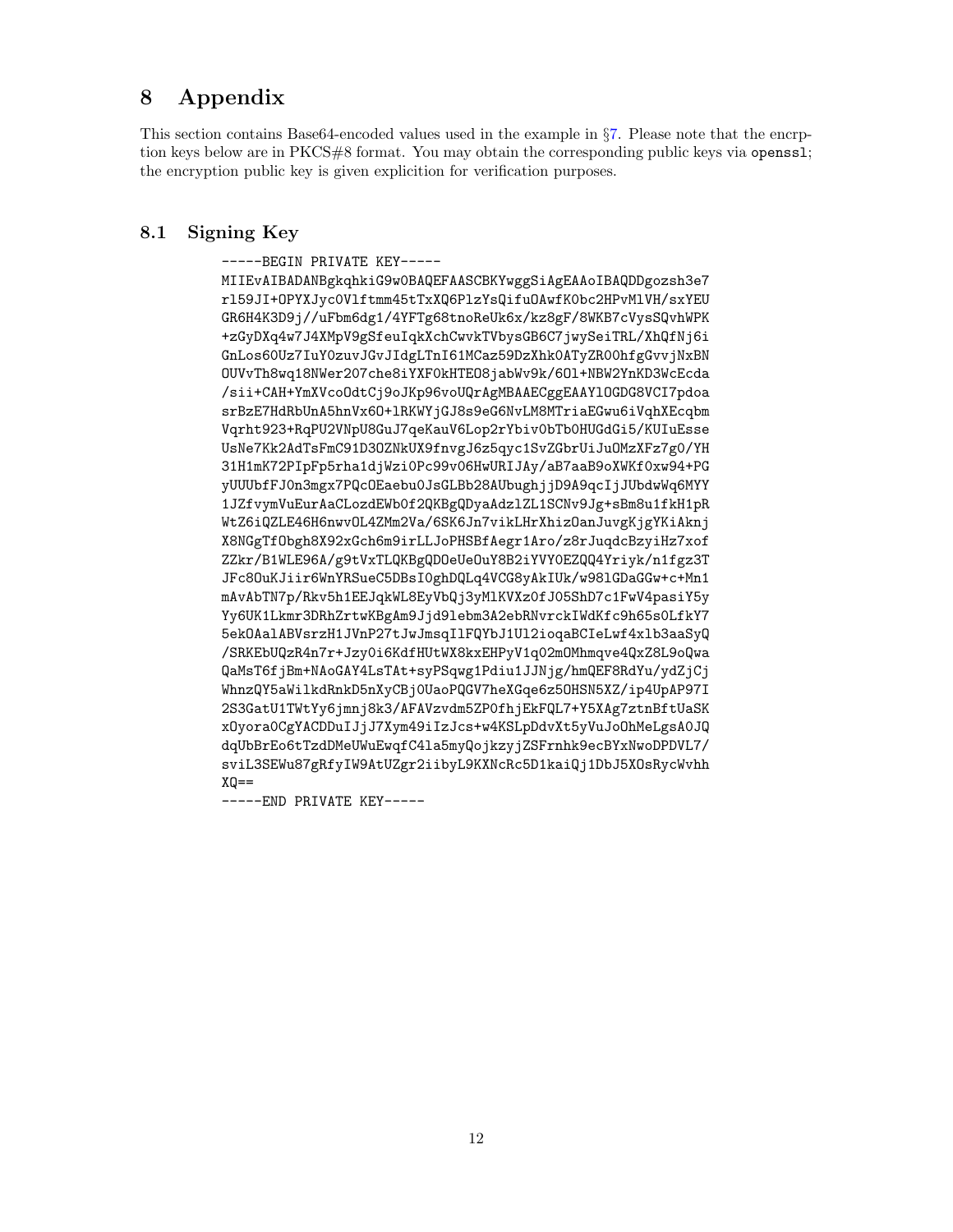# <span id="page-12-0"></span>8.2 Encryption Public Key

-----BEGIN PUBLIC KEY-----

MIIBIjANBgkqhkiG9w0BAQEFAAOCAQ8AMIIBCgKCAQEAqXXw7Xv7G7VQDBNiWrOd oKj9RaBV/6Xorx0zJy8iqTh10YBoVpA04mGLQWnOPRi7XKmH4smfsmWb7zWbNEup PtEttbpczNx8Q4akM9w6CGBBiKkVPhOFTaxg/8AAWFWpNCiSkFDnI9goh9AfMy3p PkKxUIjlfDKnboMA7842uuIvGfVrkyEvQz5w46fl1J8l3Qm4V/3SBU4T9w+RBT50 gqZ5zr+8aev61gfgfMMX7XkQT8Rxn70ybIlyt+ICXfR2raFTExi4h0HjCC5jRmyH ZW5eEft6FKXOw+6okzUVNr4k9gcoumBIMnpP5Y7Gy1Yj+aSkLp52Jtywz82pmF2o yQIDAQAB

-----END PUBLIC KEY-----

# <span id="page-12-1"></span>8.3 Encryption Private Key

-----BEGIN PRIVATE KEY-----

MIIEvgIBADANBgkqhkiG9w0BAQEFAASCBKgwggSkAgEAAoIBAQCpdfDte/sb tVAME2Jas52gqP1FoFX/peivHTMnLyKpOHXRgGhWkDTiYYtBac49GLtcqYfi yZ+yZZvvNZs0S6k+0S21ulzM3HxDhqQz3DoIYEGIqRU+E4VNrGD/wABYVak0 KJKQUOcj2CiH0B8zLek+QrFQiOV8MqdugwDvzja64i8Z9WuTIS9DPnDjp+XU nyXdCbhX/dIFThP3D5EFPnSCpnnOv7xp6/rWB+B8wxfteRBPxHGfvTJsiXK3 4gJd9HatoVMTGLiHQeMILmNGbIdlbl4R+3oUpc7D7qiTNRU2viT2Byi6YEgy ek/ljsbLViP5pKQunnYm3LDPzamYXajJAgMBAAECggEAfY4aBQsAISZ0eY3/ KG6+UmQCy4yhSzn0rZI37UdaKgDgImo+ZCySUkytbbjkCpaBc4VUXe6/OOFZ 6KFSLiwE6Lr5YBUFXu/Zzfo7PQVlpgETbRrB122FLeiTMcpjNw+4vyF0fiLD LuagGQhVpYjVsMCfOalERoINVa8QiZzDJjDo/MoNuIv3+SGKpVfwI+imQH0U FbeYRQ26fMZ7blDineajiTfTvR74pRZzfyGRlr5iquc6Y6MkpvZnhoBziRUH mte59gM25hLh8cKdRJc8zPKIQcmEFi3CeCuV9O/I3o1LtFl9qkvBA9i6vSK9 S70de8zvNZ/wqxs4T1JvnHjHAQKBgQDzpkPY7ianRPaLonUkz44uQczJ6ihh vIUxClX2nD49tblsmN5Gh2naQ70i5ZLPx6XkJ1P90kSLK7LPRpPRrb4jHEBM K/MCtK+yNSr/pRXL1UpsIZPXqfhP37jANf0ujogccZUrwy6RbagvqYYllkA6 O3604oPo6ZD5eAWxgzcP4QKBgQCyDPXRdCekbkZF22J1i2AiDptY7B/nEAJG t/ouQhycONh7jVle30Me9pADfFkEFn5cyWt2nmCrNPMNg3kwjxmgYOpmNYL9 rjRzo+Hr4J+B5oiQJOqrUq9ZGdwXMEuy73qri3d8py0u+zhhrFav3IbtAFvl K/rNHzPxHMAKRErV6QKBgQDJOP59sSmRKX5okfInRZdKEqO7+jwBg/2II94c /qrUsjmCO7oPC5TbYuhYYrteCKe0BtryHG7pdVyGnOZF3DTUsGdVwVJAYNNd 3VU2rrOSlQOSzCRaj5B4/u6JJ82CXsqAmzm0W80g5CxruJkGf9Fphms9nnmM qSFHNt2U3iZiYQKBgHzf8hfwq0z7unWMJEXkdovsSq/XC5j29WG77s86tu4q QEqHHEMZuu2gZ+jJ8XSYgg95hNEwywPIox67MugHtSVyU3NT3IcnAsqICg9w /u4QTX8rJRr7ZtfK9z2cNbtNkm915VubtGja8PQv9qxosojOU6Urbz8lvzw/ ucB5nTLhAoGBAJdt9TkorV1z8FFO9inSOQPu8GFGqG312UFCbKVXsA8cRrN0 QriIkubkXH+f6nlb4VenLcbtPj+WFfDeQthDPpjnQ/N3Y2KtfIetZoFmFyJr fOrodzjCiPf/1aPqdjo84Ya9iTD9i9YsREgBJIF1VJ3JYvFekdjTTrHbCC8k +Fdf

-----END PRIVATE KEY-----

# 8.4 Diffie-Hellman Parameters

Prime:

2499069795396868918570667522700240793977503044757573309739511295208235722142409374 7693551272240612471853311757548349330811169427040859224263719226162247345178775079 3284544443542736147279462290695424320455396653804864232250274875243483683379277042 0327689702787033548113597709455603525845922437020959633159795521598312937214010753 3724032882879952343559495540859849703806286204331571698018713450924441193021081900 6684221430318178239350037774209235899153339262717081071908343663872043459359810362 3472209675865117123844905863879818397571216044466267016711529541950756765922049109